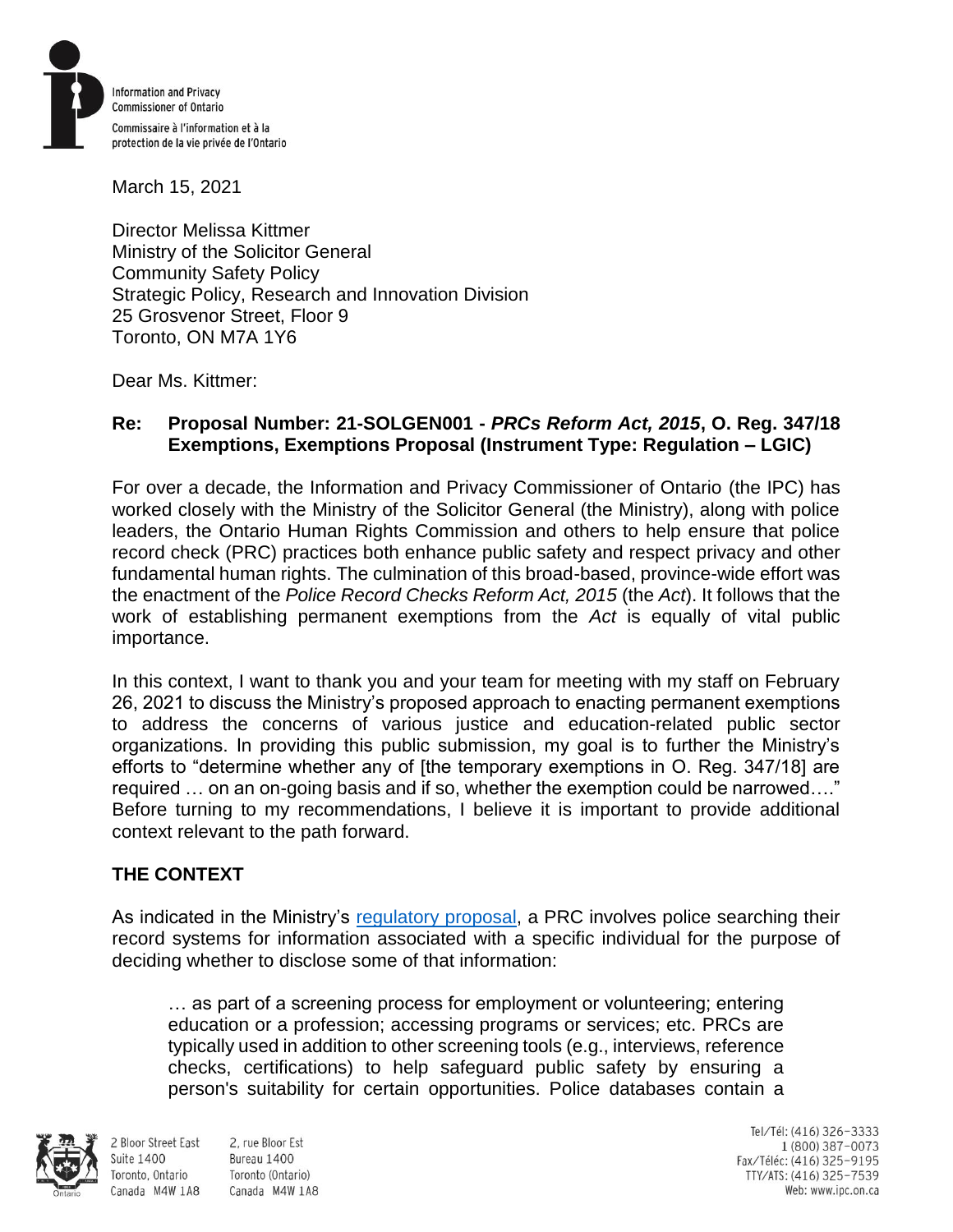wide range of information, including non-conviction and non-criminal information. The *Act* set Ontario's first-ever clear, consistent and comprehensive standards to govern PRCs.

The pre-*Act* era demonstrated that the absence of clear and comprehensive PRC rules is likely to result in:

- Inconsistent disclosure practices, with attendant risks to the protection of privacy and public safety,
- The disclosure of sensitive personal information without adequate justification, and
- Associated human rights injuries, including those tied to police reliance on record systems that may reflect discriminatory policing practices (e.g., disproportionate rates of police documenting members of Indigenous and racialized communities in the context of carding, street checks, mental health and addictions response, search, seizure, arrest and charging, etc.).

In bringing the *Act* into force, the government secured three critical advancements for Ontarians that stand well above other PRC-related laws, including the federal *Criminal Records Act, 1985*.

First, the *Act* established binding *rules* that set clear boundaries and processes within which police and other authorized PRC providers must operate (see sections 5-12 and 14). These rules and boundaries include prohibitions against disclosing information in response to a request for a PRC unless the individual provides written consent to the particular type of PRC and the disclosure is in accordance with the *Act*'s Authorized Disclosure Table (the Table). Together with sections 8, 9, and 10 of the *Act*, the Table prescribes the three permissible checks and the types of information that may be disclosed in each case:

- A criminal record check, which is confined to convictions and findings of guilt,
- A criminal record and judicial matters check, which adds absolute and conditional discharges, outstanding charges or arrest warrants, and certain court orders, and
- A vulnerable sector check, which adds "not criminally responsible" findings, certain pardons, and, in exceptional circumstances, non-conviction disposition information.

In this context, it is worth highlighting that the only information that is permitted to be disclosed under the *Act* is criminal information, i.e., information that, at its foundations, directly relates to the fact that the person being subjected to a PRC has been charged with a criminal offence. The *Act* prohibits the disclosure of non-criminal information. Moreover, the *Act* restricts the disclosure of criminal information after the underlying charges are disposed of in a manner other than by way of a conviction or a guilty finding. Such "non-conviction information" may only be disclosed if police are satisfied that the "exceptional circumstances", vulnerable sector screening criteria in section 10 of the *Act* have been satisfied. A key component of those criteria is that police must be satisfied that the individual's entries provide reasonable grounds to believe that the individual has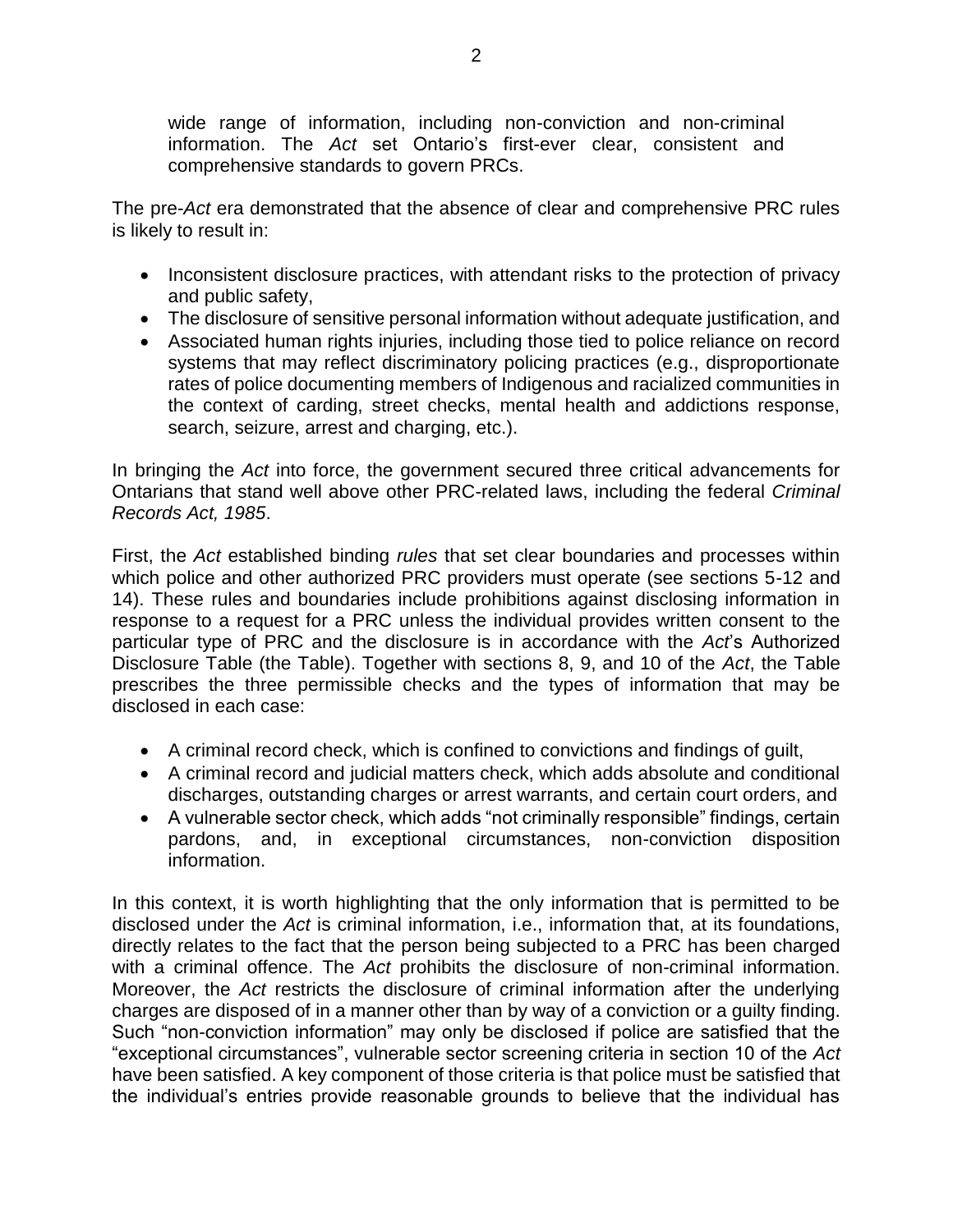"engaged in a pattern of predation indicating that the individual presents a risk of harm to a child or a vulnerable person."

Secondly, the *Act* established that individuals have *rights* to see the results of their PRC (sections 7 and 12), to seek correction of errors or omissions in the associated information (section 15), and to seek reconsideration of any decision to disclose non-conviction information (section 10).

Thirdly, the *Act* established critical transparency and accountability *requirements* designed to help to ensure that:

- The Solicitor General is informed about PRC practices (see section 16 and the police duty to provide the Minister with statistics) and is in a position to issue directives to PRC providers (see section 20) and conduct a thorough review of the *Act* (see section 21),
- Police service boards are able to ensure third party PRC service providers comply with the *Act* (see sections 17 and 18 and duties associated with third parties and related agreements), and
- Organizations and persons who receive the results of a PRC do not use or disclose the information for an unauthorized purpose (see section 13 and the related offence in section 19).

In addition to securing these three advancements, the *Act* gave government the power to adjust the critical rules, rights and requirements where necessary. It did so by enacting section 22(1)(a) of the *Act,* which provides that "the Lieutenant Governor in Council may make regulations exempting any person or class of persons from any provision of this *Act* and attaching conditions to the exemption." It follows that when it comes to enacting permanent exemptions, the Government of Ontario has both the responsibility and the opportunity to do so in a manner that addresses objective public safety concerns and protects privacy and other fundamental rights.

## **THE MINISTRY'S PROPOSED APPROACH TO PERMANENT EXEMPTIONS**

When the *Act* was brought into force on November 1, 2018, temporary exemptions were enacted to provide the government with the time necessary to determine the character and scope of any exemptions that might be required on an on-going basis. The temporary exemptions are scheduled to expire on July 1, 2021.

Put simply, those temporary exemptions have allowed police to continue to disclose a wider array of non-criminal and non-conviction information to various organizations. As indicated in its exemptions proposal documents, the Ministry has no plan to provide an exemption for any new sectors, bodies, or employers. It is my understanding that the Ministry's plans with respect to sectors, bodies and employers that currently enjoy a temporary exemption have yet to crystallize. At present, the Ministry is considering the following approach: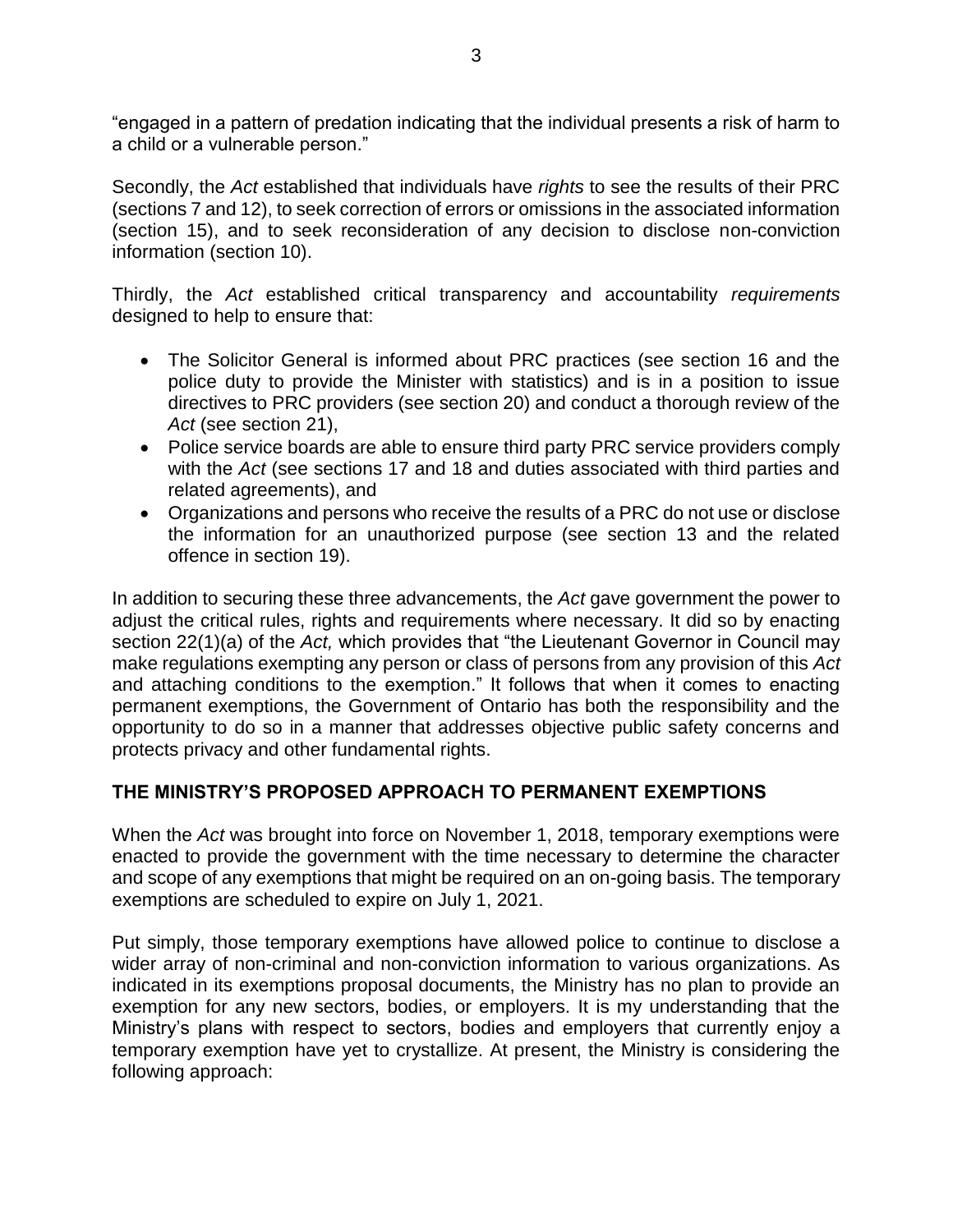- Allow some temporary exemptions from the entire *Act* to simply lapse (e.g., the Office of the Public Guardian and Trustee and the Office for Victims of Crime).
- Turn some temporary exemptions from the entire *Act* into permanent exemptions from the entire *Act*. Exemptions from the entire *Act* will continue indefinitely with respect to PRCs for:
	- o Employees, volunteers and contractors of police services
	- o Individuals with access to the Major Case Management System
	- o Staff of Criminal Intelligence Service Ontario
	- o Employees of the Office of the Provincial Security Advisor
	- o Employees and contracted services of the Office of the Children's Lawyer
- Narrow some temporary exemptions from the entire *Act*, by restricting the application of a permanent exemption from the entire *Act* to a narrower range of employees or positions within the relevant organization. For example, a permanent exemption from the entire *Act* would apply to PRCs for employees who provide youth, but not adult probation and parole services, and to PRCs for some but not all Ontario Public Sector inspectors or investigators.
- Narrow some temporary exemptions from the entire *Act*, by restricting the scope of these permanent exemptions to a yet-to-be determined list of sections of the *Act*. Irrespective of the scope of these permanent exemptions, they would allow police to disclose a wider range of information in PRCs for the purpose of screening:
	- o Staff employed in key roles in some, but not all adjudicative tribunals (e.g., the Criminal Injuries Compensation Board)
	- o Staff employed in certain roles in the administration of justice (e.g., Crown Attorneys, administrative staff, information technology staff)
	- o Staff, investigators, and volunteers with the Special Investigations Unit
	- o The Independent Police Review Director and his or her staff and investigators
	- o Licensees, registrants and appointees associated with the alcohol, gaming, horseracing and cannabis industries and their regulators
	- o Employees, volunteers and student placements at the Child and Parent Resource Institute
	- o License applicants of the Financial Services Regulatory Authority and its investigators
	- o A wide array of positions within publicly funded school boards, provincial and demonstration schools, school authorities, and licensed childcare settings

As part of the exemptions framework, the Ministry is also considering including conditions that would require:

 Transparency around how an exempted PRC is conducted, including how information is disclosed,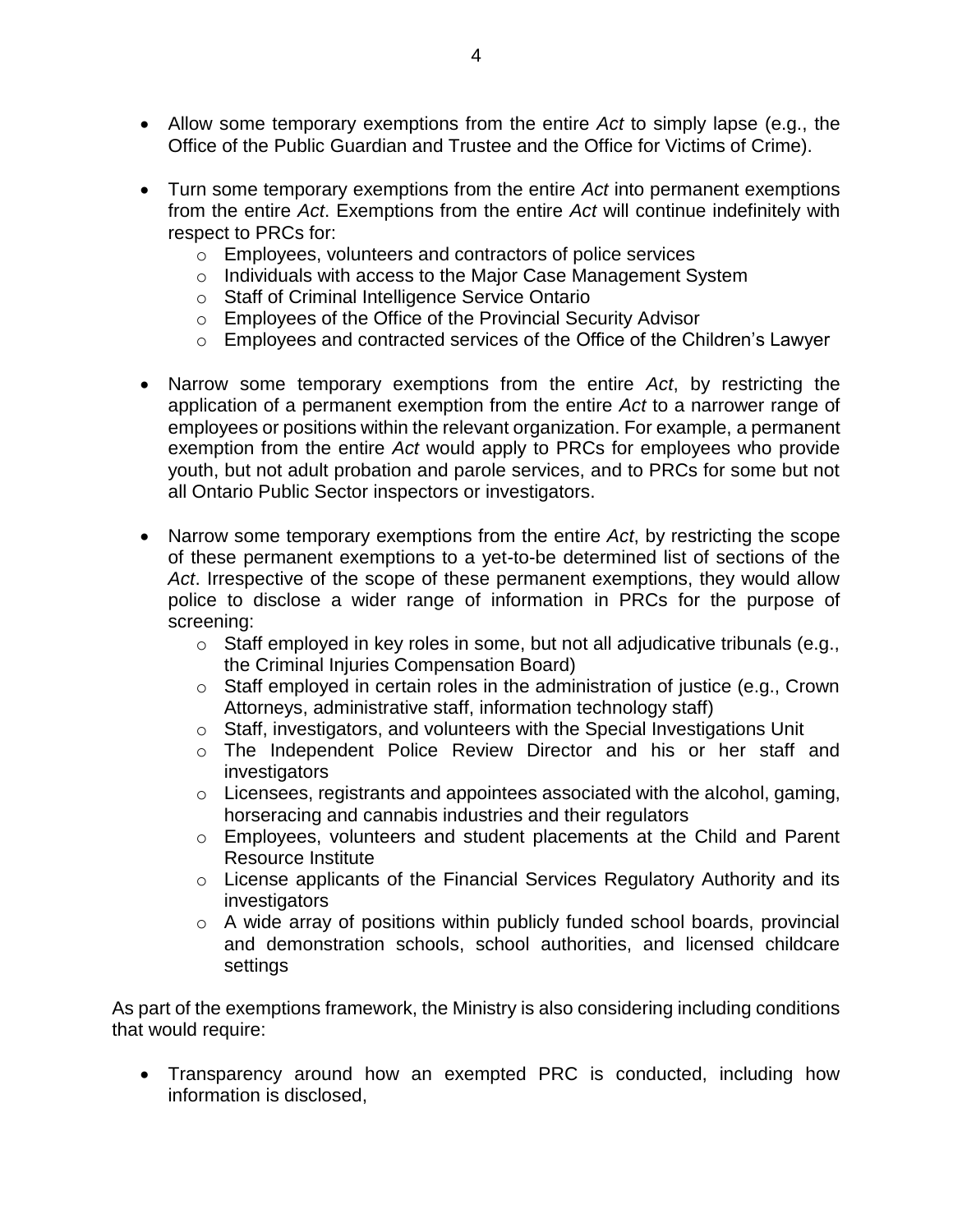- A process to respond to a request from an individual to review and potentially correct inaccurate information, and
- Protections to ensure, for example, that, in "most cases":
	- o Street check/carding information would not be included in an exempted PRC, and
	- o Mental health contact information would not be included in an exempted PRC and no such information would be disclosed unless it related to an event that occurred within the last five years.

# **THE IPC'S RECOMMENDATIONS**

As indicated at the outset, the work of designing permanent exemptions is of vital public importance. The Ministry's task is to establish an exemptions framework that supports other employment-type screening tools, addresses objective public safety concerns, and effectively protects fundamental rights, including the right to privacy. To assist the Ministry in fulfilling its responsibilities, I recommend the following.

### **A. The Ministry should adopt the following three-part approach to designing permanent exemptions from the** *Act***:**

## 1. Limit the number of permanent exemptions and the scope of their application

In order to ensure that only necessary exemptions are granted, the Ministry should only grant an exemption on the basis of objective and demonstrable evidence that the PRCs authorized under the *Act* are insufficient to address a specific, significant and objective public safety concern, along with clear and compelling reasoning as to why. This requires that each sector, body, or employer provide the Ministry with sufficient information about the specific positions it believes require enhanced screening, including:

- A detailed description of the key functions of the positions, the specific safety concerns associated with those functions, and the classes of additional police-held information required to address the identified safety concerns,
- A detailed explanation as to why that information is required and how it will be used to address the specific safety concerns, and
- A detailed description of what, if any, process-related changes are required in terms of how an enhanced PRC is conducted and why those changes are necessary.

In my view, this approach should apply with respect to any proposed permanent exemption, including those related to the education and childcare sector that would permit the disclosure of information associated with charges, convictions, or outstanding orders under a provincial statute such as the *Child Youth and Family Services Act*, the *Child Care and Early Years Act*, or the *Highway Traffic Act*.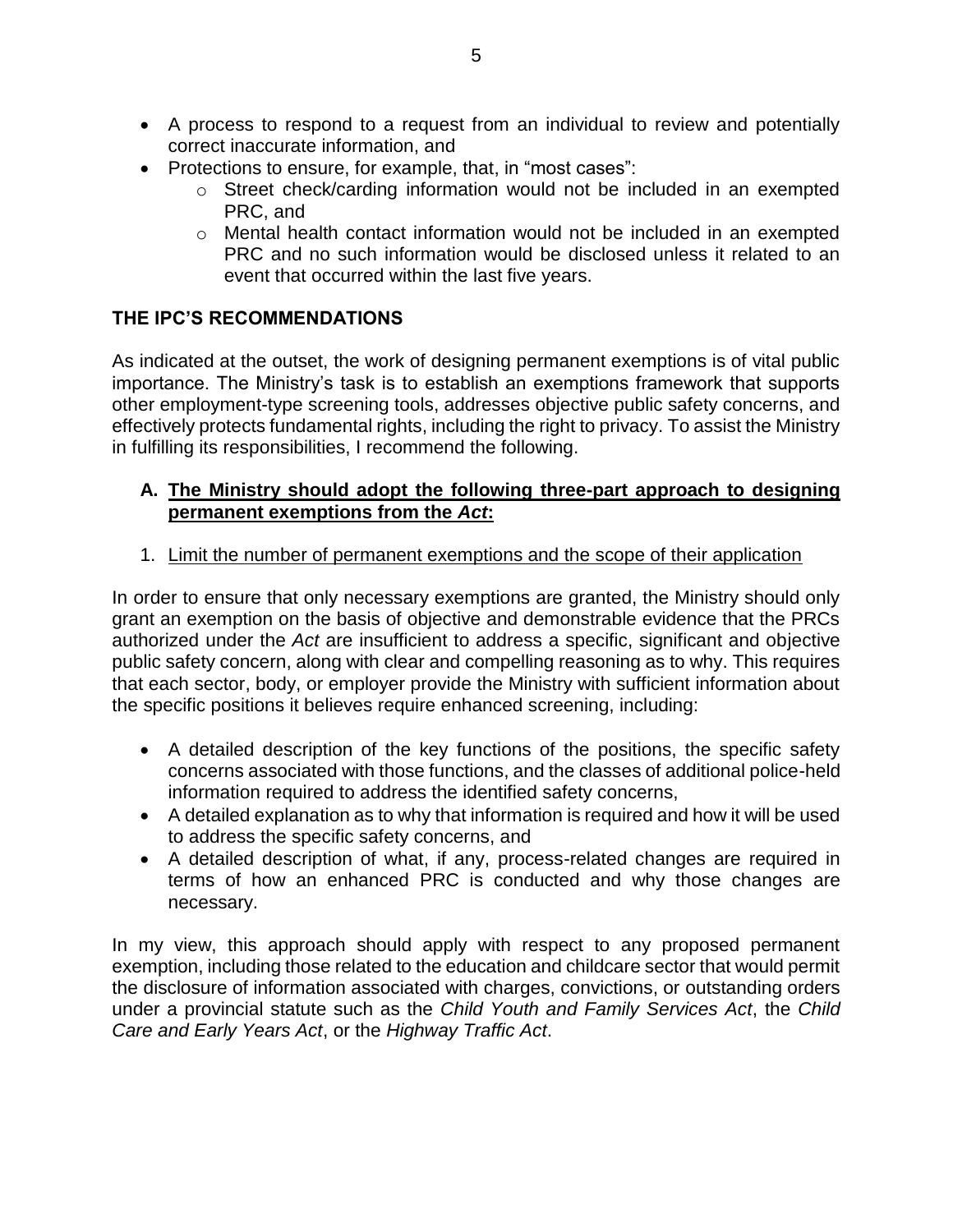### 2. Narrow the scope of each exemption in terms of which provisions of the *Act* will not apply

To ensure that the scope of a permanent exemption is no wider than is necessary, each exemption must be carefully tailored such that it only restricts the application of those sections of the *Act* that can be shown to interfere with a valid public safety concern. In other words, permanent exemptions should only be granted on the basis of objective and demonstrable evidence, and clear and compelling reasoning why specific sections of the *Act* will interfere with a valid public safety concern. It follows that an exemption from the *Act* as a whole should be very hard to justify.

To begin with, it is difficult to imagine any justification for relaxing, let alone dispensing with, any of the *Act*'s transparency and accountability requirements. A sector or organization *may* be able to satisfy the Ministry that it should amend the rules and restrictions related to the types of information that can be included in a PRC or relax the requirement to provide the PRC results to the individual who is the subject of the check before it is seen by the organization making the screening decision. However, it does not necessarily follow that there is any justification for denying individuals the right under the *Act* to see the results of their PRC, to seek correction of associated errors or omissions or to seek reconsideration with respect to the disclosure of non-conviction, let alone noncriminal information.

3. Where an exemption is justified, attach the necessary conditions to provide for protections comparable to those found within the *Act*

As indicated above, permanent exemptions should be limited in terms of which sections of the *Act* will not apply. Further, it is critical that any permanent exemption be accompanied by specific conditions that provide the police with clear and binding instructions, including those that govern the disclosure of non-conviction and non-criminal information.

Fortunately, the Ministry need look no further than to the *Act* itself as the source of model language upon which to draw in drafting the necessary rules, rights, and requirements. If, for example, a permanent exemption is to be enacted that permits some form of enhanced screening, it should, nonetheless come with conditions that establish:

- Rules setting out precisely what kinds of non-conviction or non-criminal records may be considered for disclosure by police,
- The thresholds and criteria governing any such police disclosure decisions, tailored to provide an effective and rational set of controls proportionate to the objective risks associated with the applicable positions to be screened, and
- Rules restricting the purpose for which recipient organizations may use PRC information.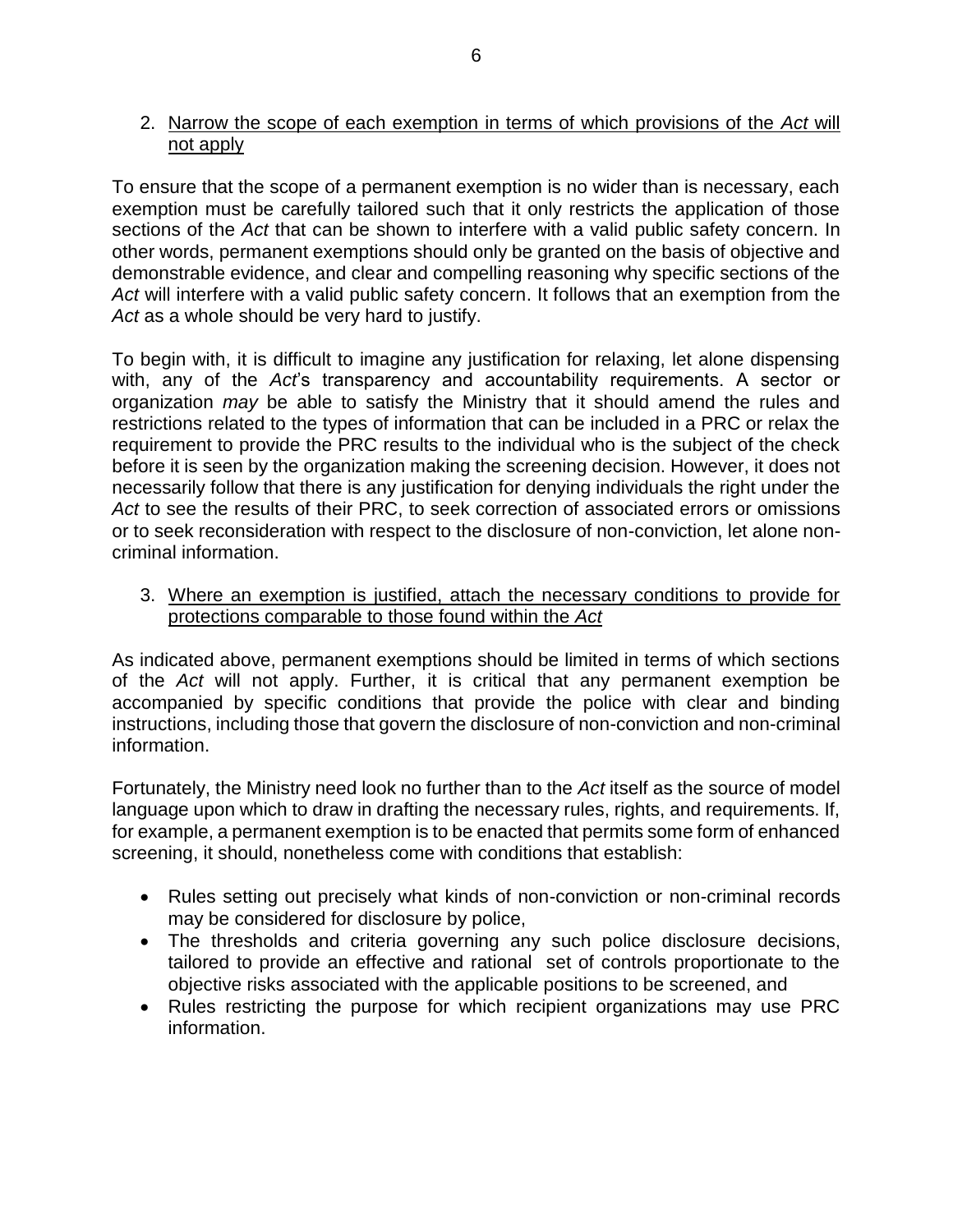#### **B. The Ministry should ensure that any enhanced screening for the purpose of addressing demonstrable concerns related to organized crime and terrorism is accompanied by strong controls and protections**

The Ministry is considering enacting permanent exemptions related to concerns about organized crime and terrorism. It seems reasonable to conclude that section 10 of the *Act* – the vulnerable sector screening provision – is not appropriate for the purposes of records check required to help a justice sector organization identify and screen out applicants who present a significant risk associated with organized crime or terrorism. Section 10 is aimed solely at preventing risks of harm to children and other vulnerable people. A different set of rules is clearly called for in relation to significant and demonstrable concerns about organized crime and terrorism.

Appropriately targeted and tailored, such rules should only permit the disclosure of specific classes of relevant non-conviction information where that information provides police with reasonable grounds to believe that the individual has consequential ties to organized crime or terrorism that would present an objectively significant risk to public safety or the proper administration of justice. It bears emphasizing that here too any such rules should only be contemplated and enacted once the three-part approach above has helped define a proportionate exemption with both an appropriately narrow scope and a sufficiently robust set of rights, rules and requirements.

### **C. The Ministry should refrain from permitting the disclosure of non-criminal information until longstanding concerns about police record holdings have been adequately addressed**

The possibility of permitting the disclosure of non-criminal information raises additional concerns. Even if a sufficiently clear and compelling case were made justifying the disclosure of any such information along with the kinds of conditions discussed above, the Ministry should first take steps to ensure that police record holdings are properly vetted and appropriately purged, subject to the right of access or other applicable legal requirements. In my view, these steps are required to address longstanding and widespread concerns raised by the Ontario Human Rights Commission, among others, about the disproportionate rates of police documenting members of Indigenous and racialized communities and those suffering from mental illness. This is particularly the case in the context of police practices related to, for example, carding, street checks, traffic stops, mental health and addictions response, and search and seizure. Only by regularly purging information that is inaccurate, inappropriate, or no longer relevant or required, would it make sense to consider authorizing any such disclosures.

## **CONCLUSION**

I believe that an appropriate framework for developing permanent exemptions should start from the premise that exemptions should be justified on clear and demonstrable evidence and that even justifiable exemptions should include conditions that provide for rules, rights, and requirements comparable to those found under the *Act*. In my view, the